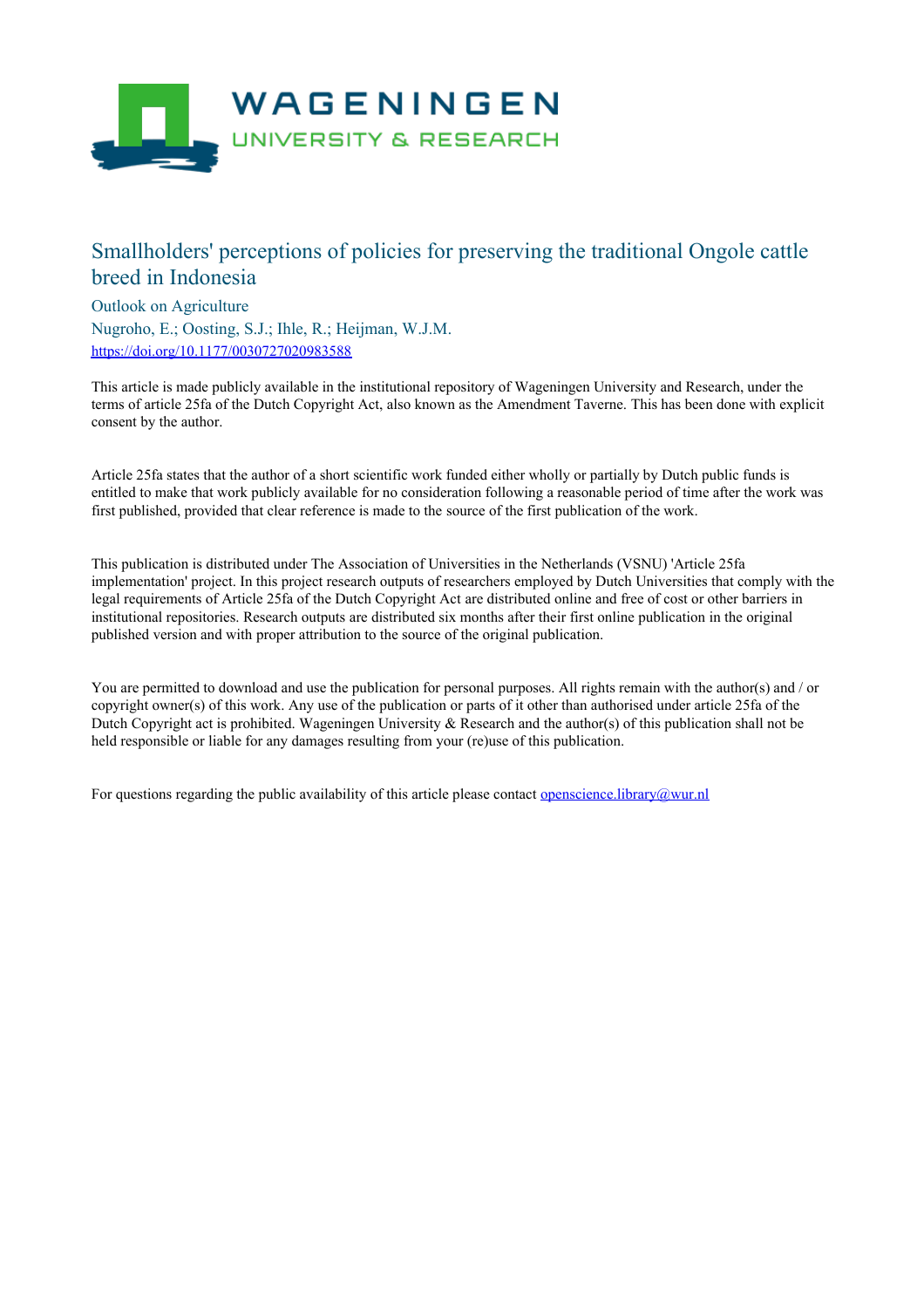*Original Research Article*



Outlook on Agriculture 1–8 © The Author(s) 2020 Article reuse guidelines: [sagepub.com/journals-permissions](https://sagepub.com/journals-permissions) [DOI: 10.1177/0030727020983588](https://doi.org/10.1177/0030727020983588) [journals.sagepub.com/home/oag](http://journals.sagepub.com/home/oag)**SSAGE** 

# **Smallholders' perceptions of policies for preserving the traditional Ongole cattle breed of Indonesia**

**Eko Nugroho1,2 , Simon J Oosting<sup>3</sup> , Rico Ihle2 and Wim JM Heijman2,4**

#### **Abstract**

Agricultural policies can only be effective if intended beneficiaries are sufficiently aware of them. This basic condition for policy success is substantially challenged by smallholder farmers' lack of awareness of existing support schemes. We studied the perceptions of 600 farmers of preservation policies for the traditional Indonesian Ongole cattle breed. We measured farmers' knowledge of existing policies, their perceived ease of participation, their participation level and their satisfaction with the benefits obtained. We found that the target group has little awareness of existing policies. Policy awareness increases with education, the less remote the farm is, and with increasing specialization in cattle farming. We recommend therefore that policymakers should simplify and redesign existing policy schemes to create one coordinated policy. The various support schemes currently implemented should be combined in this policy and it should be presented in such a way that is easily understood by farmers. Incentives for Ongole breeders should be tailored, the establishment of farmers groups facilitated, and a breeding and selection programme initiated to improve the genetic potential of Ongole for domestic beef production.

#### **Keywords**

Beef production, cattle subsidy, domestic livestock diversity, policy awareness, policy effectiveness

### **Introduction**

Ongole is the most common cattle breed kept in Indonesia (Hadi et al., 2002). Ongole cattle are tall and strong, docile, tolerate heat, and have the ability to survive under harsh conditions (Maule, 1990). In Indonesia, the breed is frequently crossed with European breeds such as Limousin and Simmental yielding Limousin-Ongole (LO) and Simmental-Ongole crosses (SO) to obtain hybrid vigour for beef production. However, the promotion of European breeds mainly in the period 2006–2011 by the artificial insemination (AI) centre (Widi et al., 2015) and the increasing slaughter of traditional Ongole cows as a response to high meat prices (Tawaf et al., 2013) may threaten the existence of the traditional Ongole breed in Indonesia. Tawaf et al. (2013) found that reproductive Ongole cows represented 31% of the total number of animals slaughtered in some Indonesian regions.

In order to foster the country's food self-sufficiency, the Government of Indonesia (GoI) intends to reduce beef imports by raising the amount of beef produced domestically (Hamilton-Hart, 2019). Maintaining the traditional Ongole breed is part of this strategy for which a number of policies have been implemented. Agricultural policies can only be effective if intended beneficiaries are sufficiently aware of them. Because the many smallholder farmers are intended beneficiaries, this basic condition for policy success is significantly challenged if farmers are only partially aware of the existence, participation conditions, and potential benefits of support schemes.

To the best of our knowledge, no systematic research has been published about farmers' perceptions of policies targeting the preservation of traditional cattle breeds and their motivations for participation. The objective of the present paper is therefore to empirically assess the

#### **Corresponding author:**

<sup>&</sup>lt;sup>1</sup> Department of Socio-Economy, Faculty of Animal Science, Brawijaya University, Malang, Indonesia

<sup>&</sup>lt;sup>2</sup> Agricultural Economics and Rural Policy Chair Group, Department of Social Sciences, Wageningen University & Research, Wageningen, The **Netherlands** 

 $3$  Animal Production Systems Group, Wageningen University & Research, Wageningen, The Netherlands

<sup>4</sup> Department of Economics, Czech University of Life Sciences, Prague, Czech Republic

Eko Nugroho, Department of Socio-Economy, Faculty of Animal Science, Brawijaya University, Jalan Veteran No. 1 Malang, 65145 Jawa Timur, Indonesia.

Email: [eko\\_nug@ub.ac.id](mailto:eko_nug@ub.ac.id)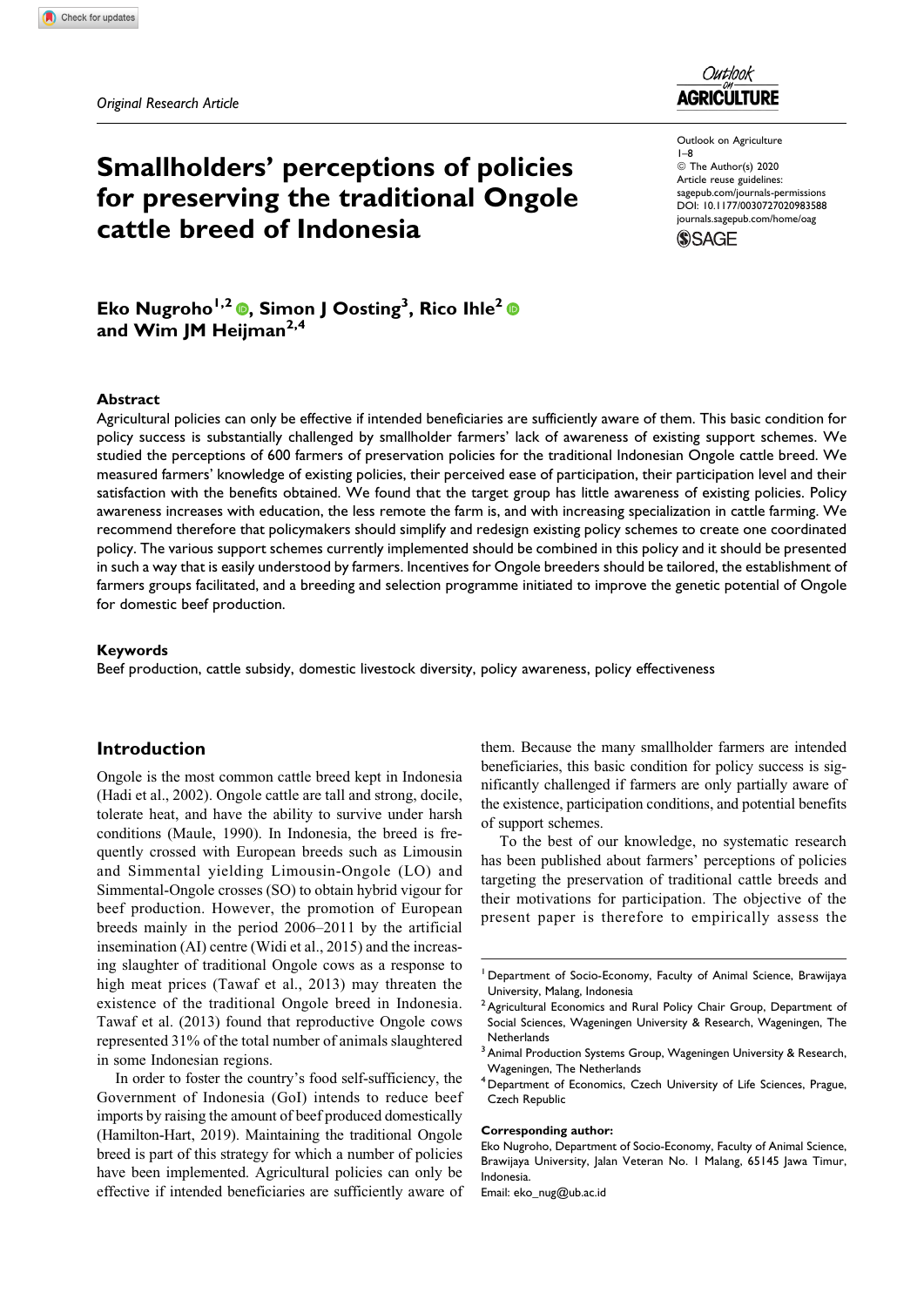| Beef policies                                                   | Targeted policies          |                               |                               |                                                                       |                               |                                 |
|-----------------------------------------------------------------|----------------------------|-------------------------------|-------------------------------|-----------------------------------------------------------------------|-------------------------------|---------------------------------|
|                                                                 | Semen subsidy R&F          |                               | <b>Extension</b>              | Cattle contest                                                        | <b>FFS</b>                    | Slaughter ban                   |
| Policy level                                                    | National                   | <b>National</b>               | <b>District</b>               | Province & district                                                   | <b>National</b>               | National                        |
| Sign up needed                                                  | <b>Yes</b>                 | Yes.                          | Yes                           | Yes                                                                   | Yes.                          | No.                             |
| Share of farmers aware<br>of policies* (% of<br>cattle farmers) | 79.0                       | 21.8                          | 19.3                          | 12.3                                                                  | 6.2                           | 19.3                            |
| Year of establishment                                           | 2017                       | 2017                          | Every year                    | Every 4 years at provincial level,<br>every 2 years at district level | 2015                          | 2014                            |
| Intended effect on<br>cattle herd in<br>general                 | Increase                   | Increase                      | Increase                      | Provide high quality genetics                                         | Increase                      | Increase                        |
| Intended effect on<br>Ongole herd size                          | Maintain and<br>increase   | Maintain and<br>increase      | Maintain and<br>increase      | Increase genetic potential of<br>Ongole breed                         | Maintain and<br>increase      | Protect<br>Ongole as a<br>breed |
| Implementer                                                     | DGLSH at<br>district level | DGLSH at<br>district<br>level | DGLSH at<br>district<br>level | DGLSH at district and provincial<br>levels                            | DGLSH at<br>district<br>level | DGLSH at<br>district<br>level   |
|                                                                 |                            |                               |                               |                                                                       |                               |                                 |

**Table 1.** Government beef policies implemented in East Java.

Source: Authors. Notes: R&F: reproduction and fodder instrument; FFS: farmer field schools. DGLSH: Directorate General of Livestock Service and Health ([http://ditjennak.pertanian.go.id/index.html\)](http://ditjennak.pertanian.go.id/index.html). \*Based on the authors' survey.

effectiveness of existing policies aiming at the preservation of traditional cattle breeds in the context of South-East Asia. In particular, we study the perceptions of existing Ongole preservation policies among the intended beneficiaries of these policies, i.e. cattle farmers, in Indonesia. We consider the following four perception aspects: farmers' awareness of the policy, their perceived ease of participation in a given policy, their participation level in a policy, and the benefits perceived to be obtained from a particular policy. We analyse the explanatory factors underlying these perceptions. We also investigate why some farmers decide to stop keeping Ongole.

As far as we know, this analysis is the first that assesses the awareness of cattle-related policies from the perspective of the intended beneficiaries. Our results should contribute to improving the design and targeting of agricultural policies in Indonesia as well as in South-East Asia and beyond. Moreover, our study contributes to the very sparse literature about preservation policies for the maintenance of genetic diversity in the form of traditional animal breeds in developing countries. We introduce the idea that for this kind of policy to be effective in reaching the intended beneficiaries, the target group should be aware of it, should perceive participation as relatively easy and, when participating, should perceive tangible benefits from it. This approach is likely to be useful for measuring the quality of policy design from the beneficiary's perspective in a wide range of real-world policymaking scenarios.

### **Theoretical background**

The Directorate General of Livestock Service and Health (DGLSH) promotes six policies related the preservation of Ongole cattle in East Java (Table 1). All policies are part of the current general aim of the Indonesian government to

increase the country's food self-sufficiency (Hamilton-Hart, 2019). These beef policies belong to two categories: targeted and broad-based policies as defined by the Organisation for Economic Co-operation and Development (OECD, 2007).

Policies targeted at a specific group of farmers require farmers to actively sign up for participation so they can obtain the support offered. These policies are designed to achieve their goal(s) by rewarding the farmer for a behaviour change. Thus, for this type of policy to be effective, farmers, as the intended beneficiaries, need to be aware of the policy, need to know the conditions for participating in it, need to sign up voluntarily, and actually participate in it before they can benefit.

The present targeted policies are aimed at supporting Ongole production by maintaining and increasing the Ongole herd size or by increasing the genetic potential of the Ongole breed. At the national level, the (DGLSH) implements three targeted policies intended to increase the Ongole population (Table 1). First, the DGLSH provides insemination with Ongole semen for free (MoA, 2016). Second, the 'reproduction and fodder' (R&F) policy was set up to achieve 100% self-sufficiency in beef supply by 2026 (DJPKH, 2017). This policy consists of cow pregnancy diagnosis, reproductive disorder examination, and provision of seeds for forage crops to farmers. Third, the DGLSH also established farmer field schools (FFS) for training farmers to develop collective and professionally run Ongole cattle farms (DJPKH, 2015). In addition, cattle contests and extension are targeted policies implemented at the provincial and district levels, respectively. Cattle contests in which the best bull or cow is selected and awarded a prize stimulate quality breeding, whereas extension disseminates knowledge about general aspects of cattle production including how to maintain reproductive cattle.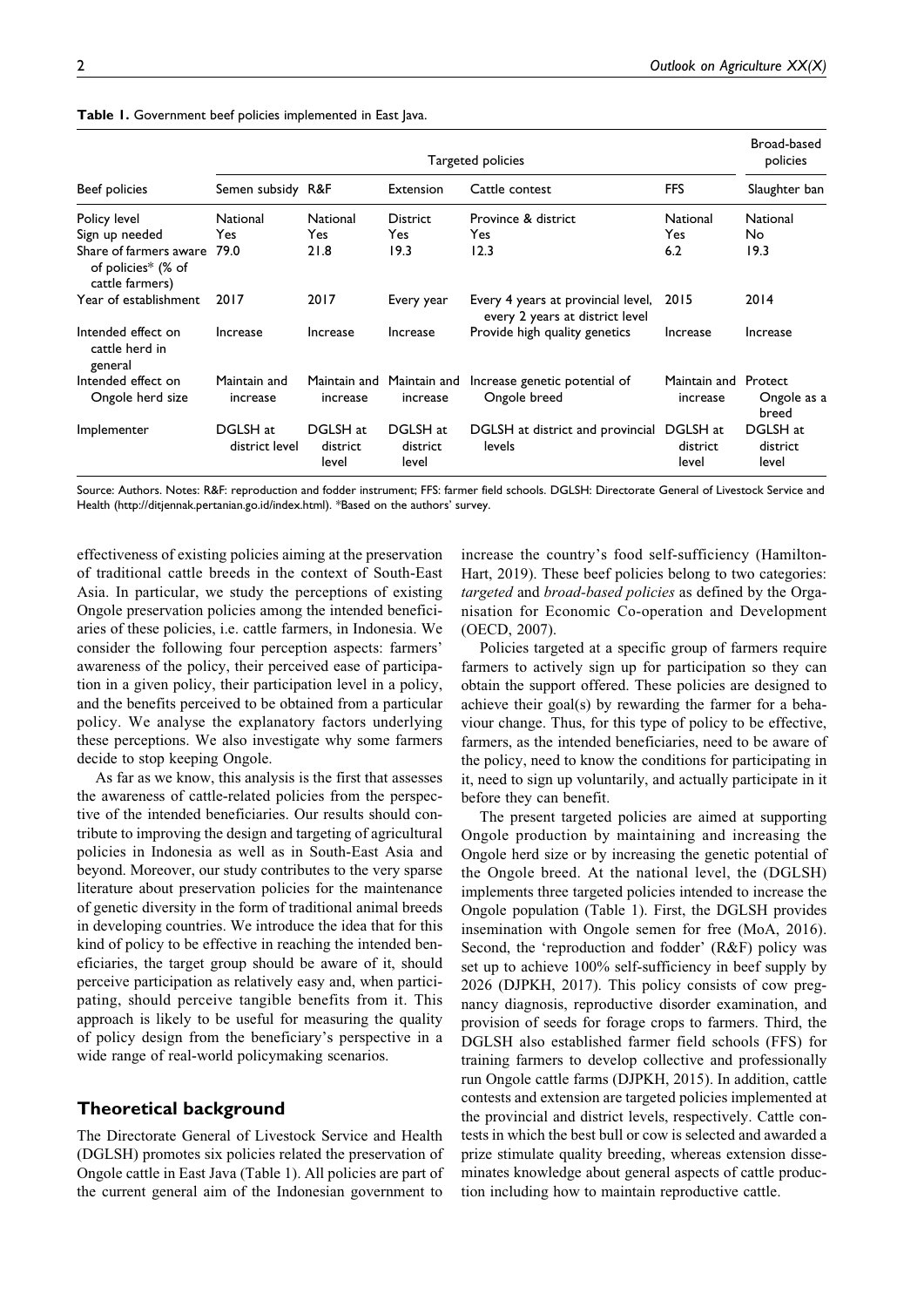Broad-based policies are designed in such a way that all farmers producing the relevant commodity are automatically subject to them without having to actively sign up. An example of such a broad-based policy implemented for preserving Ongole in Indonesia is the cow slaughter ban: the slaughter of female cattle is not permitted so as to maintain a sufficiently large herd of reproductive animals. This slaughter ban applies to all breeds including Ongole. This policy places limits on all farmers' production options and can only be successful if it is actively enforced by the government.

Dowler et al. (2006) argue that taking public perceptions into account can improve the effectiveness of a public policy. Hence, farmers' perceptions of a policy are crucial in determining its success. To assess smallholders' perceptions of policies for preserving the traditional Ongole breed, we consider four perception aspects: awareness, perceived ease of participation, participation level, and perceived benefits obtained from the policies. We have selected these aspects as they have been used to study smallholders' perceptions of policies in various contexts (Alomia-Hinojosa et al., 2018; Meijer et al., 2015; Warriach et al., 2019).

### **Material and methods**

### *Data collection and analysis*

The primary data were collected in the Bojonegoro district of the Indonesian province of East Java from July to December 2017. This district is considered one of the most important cattle production areas of the country, having a population of about 200,000 head of cattle (BPSJ, 2017). Following Takasaki et al. (2000), we conducted a rapid rural appraisal (RRA) to obtain an inventory of existing policies relevant for the preservation of Ongole cattle. The stakeholders we approached were the staff of the DGLSH, animal experts at Brawijaya University in Malang, government officers at district and sub-district levels, village officers, and the heads of farmers groups.

To cover all farming systems referred to the supplementary Table S1, we collected a representative sample of 600 farmers out of 210,350 farmers in three farming system regions of the Bojonegoro district. In each of these regions, we selected one sub-district with high cattle density and one with low cattle density, yielding six sub-districts in total. The number of sampled farmers in each of these sub-districts was proportional to the total number of farmers in the sub-districts (see Table S1). In consultation with the sub-district officers, we selected 4 to 15 villages per sub-district depending on accessibility and concentration of cattle farmers. We took an equal number of sample farmers per village, regardless of the size of the village in each subdistrict. In each village, we used the snowball technique to choose farmers to interview, starting with farmers nominated by the village officers. Farmers were included if they had been keeping cattle for at least 1 year and were operating less than 1 ha of agricultural land (this applied to approximately 90% of the farmers in the study area).

socio-economic characteristics: age, education, experience in cattle keeping, farm size, geographical location and poverty level. The second section assessed household income. The third section assessed characteristics of cattle production, the fourth section assessed the farmer's perceptions of the existing Ongole preservation policies, and the fifth section assessed to what extent farmers make use of forest resources.

As our analysis focuses on the perceptions of existing Ongole preservation policies among the intended beneficiaries of these policies, we split the sample into four categories: 1) farmers that, at the time of the survey, had kept Ongole for the last 10 years; 2) farmers that had kept Ongole within the last 10 years but at the time of the survey were no longer keeping them but other breeds instead; 3) farmers that had never kept Ongole during the last 10 years; and 4) farmers who simultaneously kept Ongole and fattened non-Ongole breeds.<sup>2</sup>

For the first step of the analysis, we compared household socio-economic characteristics, forest usage, geographical location, cattle production characteristics and household income between Ongole and non-Ongole farmers using t-tests. Next, we compared how Ongole preservation policies were perceived by both groups of farmers. For this, we compared the means of all four perception aspects between both groups using ANOVA followed by post-hoc Bonferroni tests. To analyse whether the scores reported by the farmers on the aspects 'ease of participation' and 'perceived benefits received' differed between both groups, we considered only those respondents who were aware of the respective policies.

Next, we studied which socio-economic characteristics contributed to each perception aspect of the policies. We did this by analysing the relationship between the score  $K_i^p$ of each perception aspect of farmer i and the vector  $X_i$  of variables controlling for five categories: household socioeconomic characteristics, usage of forest resources, geographical location, cattle production characteristics of the farm, and household income of farmer i. We follow Williams (2016) in using ordered logit, as this is a suitable choice for analysing ordered data, and Marshall (2007) in measuring the perception aspects via a five-point Likert scale<sup>3</sup>. In the model we built, the probability that farmer  $i$ reports having perception score  $K_i^{\tilde{p}} = j, j = 1, ..., 5$ , for perception aspect  $p \in$  (awareness, ease of participation, participation level, benefit) is

$$
Pr(K_i^p = j) = Pr(\alpha_{j-1} < \gamma_i^* \leq \alpha_j) = \frac{\exp(\alpha_j + X_i \beta)}{1 + [\exp(\alpha_j + X_i \beta)]} \tag{1}
$$

where  $\alpha_i$  measures the threshold levels which the latent variable  $y_i^*$  quantifying the perception score has to cross in order to result in an observed perception score  $K_i^p = j$ (Williams, 2016). The vector  $\beta$  measures the partial associations of the characteristics  $X_i$  on the perception score  $K_i^p$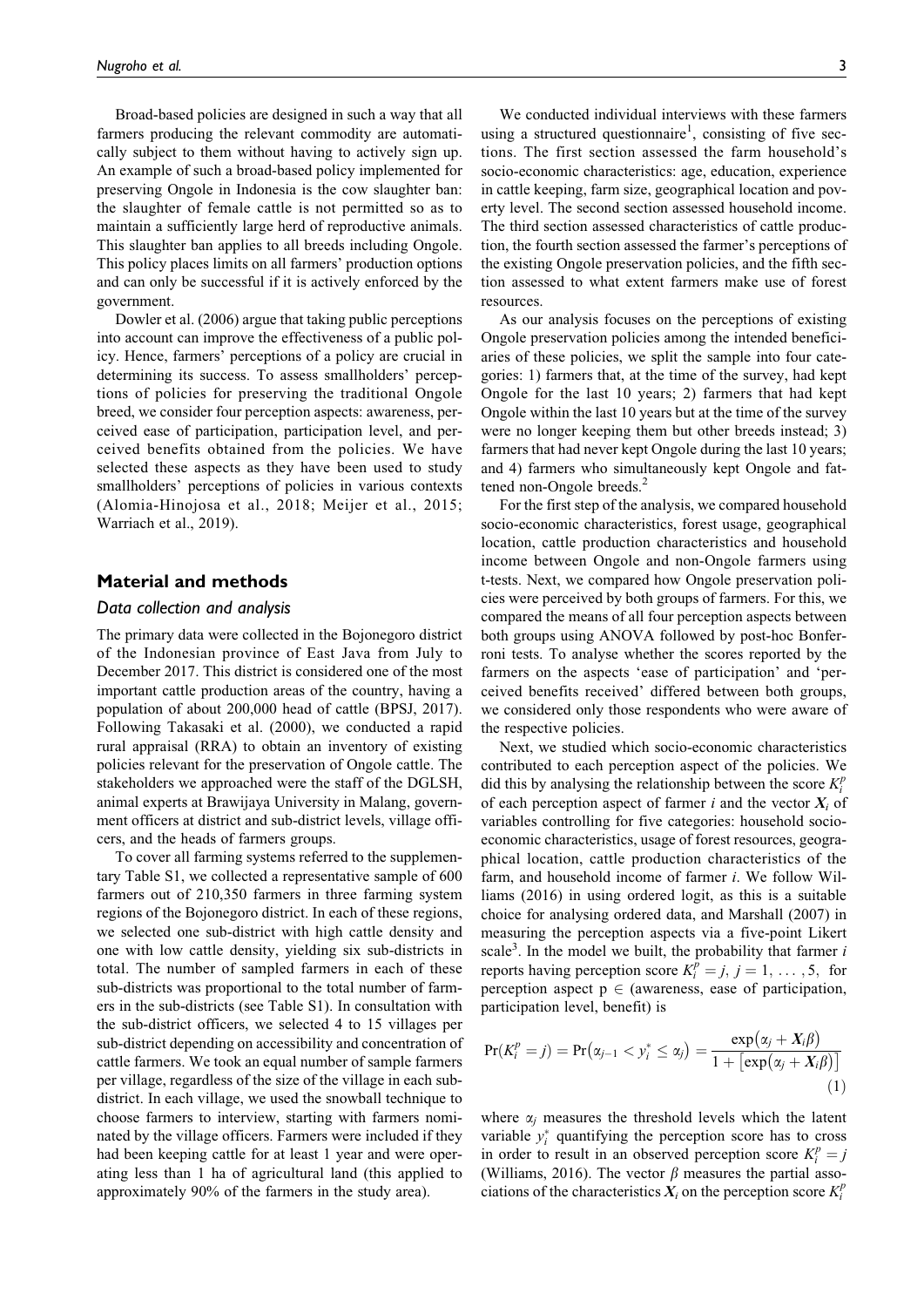which are to be estimated. We also present the Odds ratio, indicating that for a one unit increase in the explanatory variable, the odds in favour of the category of interest (i.e. the perception aspect) increase by this multiple (Williams, 2016). To assess the extent to which the participation intensity of farmer  $i$  in a specific policy depends on scores the farmer reported for the three aspects awareness, perceived ease of participation and perceived benefits received, we used the multiple regression as formulated in equation (1a) in the supplement.

Last, we assessed the determinants influencing farmers' decisions for discontinuing keeping Ongole for the subsample of 'former Ongole farmers' using the logistic model:

$$
Pr(P_i = 1 | \mathbf{Z}) = \frac{\exp(\alpha + \mathbf{Z}_i \beta)}{1 + [\exp(\alpha + \mathbf{Z}_i \beta)]}
$$
(2)

where  $P_i$  is the observed binary outcome indicating 1 if farmer i had discontinued breeding Ongole during the past 10 years and 0 otherwise. The vector  $Z_i$  denotes the explanatory variables characterizing farmer i. This term controls for the aspects 'awareness' and 'perceived ease of participation' for all six beef policies, as these aspects are the thresholds for farmers to participate and receive benefit from the policies. The term also controls household socio-economic characteristics, usage of forest resources, geographical location of the farm, cattle production characteristics and the household income. The vector  $\beta$  measures the partial associations – which are to be estimated – of the explanatory variables on the probability of discontinuing Ongole breeding.

### **Results**

### *Characteristics of farms with different production aim preferences*

Overall, about one quarter of all farmers surveyed kept Ongole. Most farmers interviewed (77.3%) were breeders, and about 25% of them kept Ongole, while the rest only kept other breeds such as LO and SO (Table S2 in supplement).

Ongole farmers were significantly older, poorer and had a lower educational background than non-Ongole farmers. The number of Ongole farmers that belong to a forest user group and collect forage from the forest was significantly higher than that of non-Ongole farmers, despite the fact that Ongole farmers lived farther away from forests. Moreover, Ongole farmers owned significantly more cattle than non-Ongole farmers. Ongole farmers' share of total income derived from crops was lower than that of non-Ongole farmers, while their share of total income derived from forest related activities was higher (Table 2).

### *Farmers' perceptions of Ongole preservation policies*

Both Ongole and non-Ongole farmers had different perceptions of the semen subsidy in terms of 'awareness' and 'participation level' compared to their perceptions of the other policies (see Table S4 in the supplement). The non-

**Table 2.** Mean (SE) comparison of farmers' characteristics.

| Variables                                       | Ongole farmers<br>$(n = 140)^{6}$ | Non-Ongole<br>farmers<br>$(n = 394)^9$ |
|-------------------------------------------------|-----------------------------------|----------------------------------------|
| a. Socio-economic                               |                                   |                                        |
| characteristics:                                |                                   |                                        |
| Age (years)                                     | 52.6 $(1.00)^a$                   | 50.4 $(0.52)^{b}$                      |
| Education (years)                               | 4.9 $(0.26)^a$                    | 5.7 $(0.17)^b$                         |
| Experience in cattle keeping<br>(years)         | 18.2 (1.20)                       | 16.4(0.67)                             |
| Farm size (ha)                                  | 0.2(0.01)                         | 0.3(0.01)                              |
| Being poor <sup>*</sup>                         | $0.6~(0.04)^a$                    | $0.5(0.02)^{b}$                        |
| Total annual income<br>(million Rp)             | $20.2$ (1.18)                     | 23.0 (0.79)                            |
| b. Forest usage:                                |                                   |                                        |
| Member in forest user<br>group¥                 | $0.2$ $(0.03)^{a}$                | $0.1~(0.01)^{b}$                       |
| Collecting forage from<br>$f$ orest $^*$        | $0.4~(0.04)^a$                    | $0.2$ $(0.02)^{b}$                     |
| c. Geographical location:                       |                                   |                                        |
| Distance to forest (km)                         | $0.5$ $(0.04)^a$                  | $0.3~(0.02)^{b}$                       |
| Distance to the nearest<br>market (km)          | 1.6(0.23)                         | 1.4(0.11)                              |
| d. Cattle production<br>characteristics:        |                                   |                                        |
| Cattle herd size (AU/farm)                      | 1.6 $(0.07)^{a}$                  | 1.3 $(0.03)^{b}$                       |
| Cattle AU in total AU (%)                       | 91.1 (1.04)                       | 88.4 (0.77)                            |
| Average price of cattle sold<br>(million Rp/AU) | 2.9(0.23)                         | 3.5(0.19)                              |
| e. Share in total income (%):                   |                                   |                                        |
| Crop income                                     | 34.6 $(2.46)^a$                   | 50.0 $(1.50)^b$                        |
| Forest income                                   | 14.9 $(1.82)^a$                   | 7.1 $(0.78)^{b}$                       |
| Cattle income                                   | 19.1(1.74)                        | 18.2 (0.83)                            |

Source: Authors. Notes: <sup>§</sup>A total of 534 Ongole and Non-Ongole farmers were included in the analysis; 66 farmers (feeders, as described in Table S2) were excluded.  $^{4}$ Dummy variable (1 = yes; 0 = no); farmers are classified as 'poor to a limited extent' if their score is equal to or lower than the 5 poverty indicator scores set by the Ministry of Social Affairs (MoSA, 2012). See Table S3 for further details. Superscripts a and b indicate significant difference (p < 0.05) between Ongole farmers and non-Ongole farmers. AU: Animal Unit, equivalent to one adult bull or cow of 350 kg (MoA, 2008). One young bull or cow (>1 and <2 years of age)  $= 0.5$ AU; one calf  $($ <1 year of age $) = 0.25$  AU (MoA, 2012).

Ongole farmers' perceptions of the semen subsidy were significantly different from their perceptions of the slaughter ban and cattle contests regarding 'ease of participation' and 'perceived benefits'.

We found that Ongole farmers were significantly more aware of the R&F policy but less aware of the cattle contest policy than non-Ongole farmers. No differences existed between Ongole and non-Ongole farmers for any of the policies regarding perceived ease of participation and perceived benefits. Ongole farmers had a significantly higher participation level in the semen subsidy and in R&F policies than non-Ongole farmers.

Table 3 summarizes the determinants which contribute positively and significantly to each perception aspect of the policies for the sub-sample of farmers currently keeping Ongole. The coefficients of the ordered logistic regression and odds ratios are given in Tables S5 to S8 as formulated in equation (1).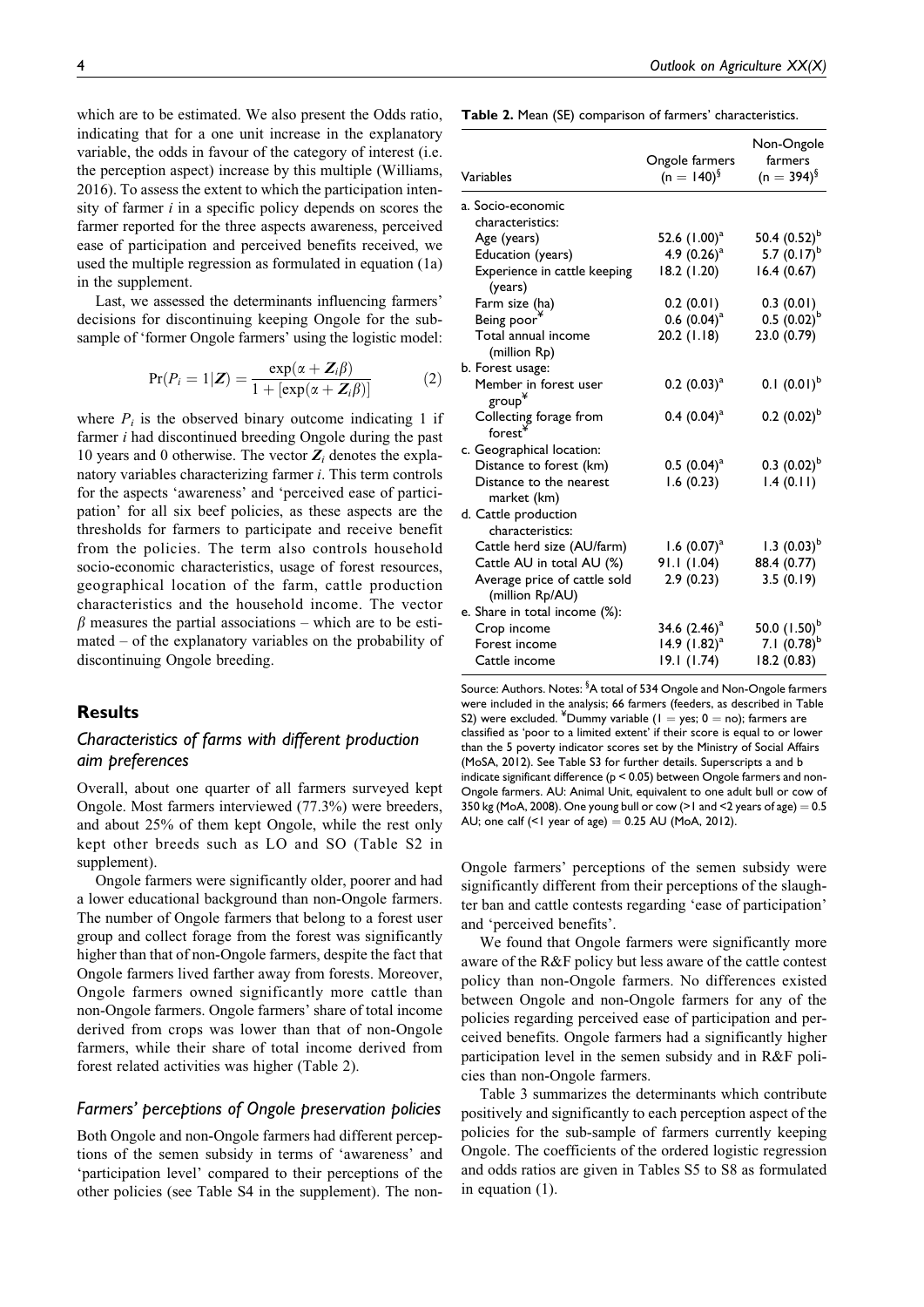| <b>Table 3.</b> Factors contributing positively and significantly to Ongole farmers' perception aspects of the Ongole preservation policies. |  |  |  |
|----------------------------------------------------------------------------------------------------------------------------------------------|--|--|--|
|                                                                                                                                              |  |  |  |

|                                              |                 | Perceived ease   |                     |                           |  |
|----------------------------------------------|-----------------|------------------|---------------------|---------------------------|--|
| <b>Factors</b>                               | Awareness       | of participation | Participation level | <b>Perceived benefits</b> |  |
| a. Socio-economic characteristics:           |                 |                  |                     |                           |  |
| Age (years)                                  | ns              | Yes for 2        | ns                  | Yes for 1 and 3           |  |
| Education (years)                            | Yes for 1 and 6 | ns               | ns                  | ns                        |  |
| Experience in cattle keeping (years)         | ns              | ns               | ns                  | ns                        |  |
| Farm size (ha)                               | ns              | Yes for 2        | ns                  | ns                        |  |
| Being poor <sup>*</sup>                      | ns              | ns               | ns                  | ns                        |  |
| Total annual income (million Rp)             | ns              | Yes for 3        | ns                  | Yes for 3                 |  |
| b. Forest usage:                             |                 |                  |                     |                           |  |
| Member in forest user group <sup>*</sup>     | Yes for 3 and 5 | ns               | ns                  | ns                        |  |
| Collecting forage from forest <sup>*</sup>   | ns              | ns               | ns                  | ns                        |  |
| c. Geographical location:                    |                 |                  |                     |                           |  |
| Distance to forest (km)                      | Yes for 1 and 2 | ns               | ns                  | ns                        |  |
| Distance to the nearest market (km)          | ns              | ns               | ns                  | ns                        |  |
| d. Cattle production characteristics:        |                 |                  |                     |                           |  |
| Cattle herd size (AU/farm)                   | ns              | ns               | ns                  | Yes for 1                 |  |
| Cattle AU in total AU (%)                    | Yes for 2       | Yes for 3        | ns                  | Yes for 3                 |  |
| Average price of cattle sold (million Rp/AU) | ns              | ns               | ns                  | ns                        |  |
| e. Share in total income (%):                |                 |                  |                     |                           |  |
| Crop income                                  | Yes for 4       | Yes for 1 and 3  | ns                  | Yes for 1 and 3           |  |
| Forest income                                | ns              | ns               | ns                  | ns                        |  |
| Cattle income                                | Yes for 5       | Yes for 1 and 3  | ns                  | Yes for I                 |  |

Source: Authors. Notes:  $^{\ast}$ Dummy variables (1 = yes; 0 = no). Yes indicates different from zero at p < 0.1. ns: non-significant. 1 = Semen subsidy; 2 = Reproduction and Fodder (R&F);  $3 =$  Extension;  $4 =$  Cattle contest;  $5 =$  Farmer Field Schools (FFS) and  $6 =$  Slaughter ban.

Table 3 shows that an Ongole farmer's awareness of all six or at least some of the existing policies increases if they have higher education, are a member in a forest user group, live farther from forests, possess more cattle, and the higher the share of total household income generated from crop and cattle marketing. Ongole farmers who are older and operate a larger farm, and have higher total annual income, more cattle, and a higher share of crop and cattle in total income reported a higher score for 'ease of participating' in all or some of the existing policies. Table 3 also shows that there is no association between the five factor categories and level of participation in the policies. Last, Ongole farmers who are older, and have a higher annual income, more cattle, and a higher share of crop and cattle in total income reported that they obtained higher benefits from the policies (Table 3).

We found that farmers' perceived ease of participation correlates positively with farmers' participation level in all policies ( $p < 0.01$ ). Farmers' perceived benefits from extension correlate positively with farmers' participation level  $(p < 0.01)$  (see Table S9).

### *Determinants of farmers' decisions to stop keeping Ongole*

As highlighted in Table S2, 89 farmers stopped keeping Ongole during the last 10 years. The most important reasons given for this decision are that keeping Ongole was not profitable (83% of farmers) and the low market value of Ongole calves (74% of farmers). Only a few farmers mentioned the following as reasons to stop keeping Ongole: breeding reproductive Ongole cows, being picky eaters and

that they require more inputs (capital, labour and feed) (Figure 1).

Table S10 presents factors associated with farmers' decision to stop keeping  $Ongole<sup>4</sup>$  as formulated in equation (2). The awareness of cattle contests and the average selling price of cattle are significantly positively associated with this decision. Forage collection in the forest and cattle herd size are significantly negatively associated with farmers' decision to quit keeping Ongole.

### **Discussion**

The teak forests in the study area are owned and administered by the state-owned forest company. Local smallholders are allowed to collect forest products such as fuelwood, charcoal, teak wood, teak branches, teak leaves and forest grass. Due to limited grazing areas, both Ongole and non-Ongole farmers keep cattle in barns and feed forages using a cut-and-carry system as observed by Widi et al. (2015). We found that Ongole farmers relied more on teak forest resources for ensuring their livelihoods than non-Ongole farmers (Table 2).

Farmers keeping the traditional Ongole breed perceive themselves as poorer than the reference group and we found that they were getting less income from crop production and also lower prices from cattle sales than the other farmers. This Asian context finding is backed up Traoré et al. (2017), who report that in the context of Africa poorer farmers prefer to keep traditional cattle breeds because of lower input costs and risks. This association of the breed choice with socio-economic status of the breeders might facilitate targeting social policies in rural areas for supporting the poor – as they can be identified as Ongole farmers –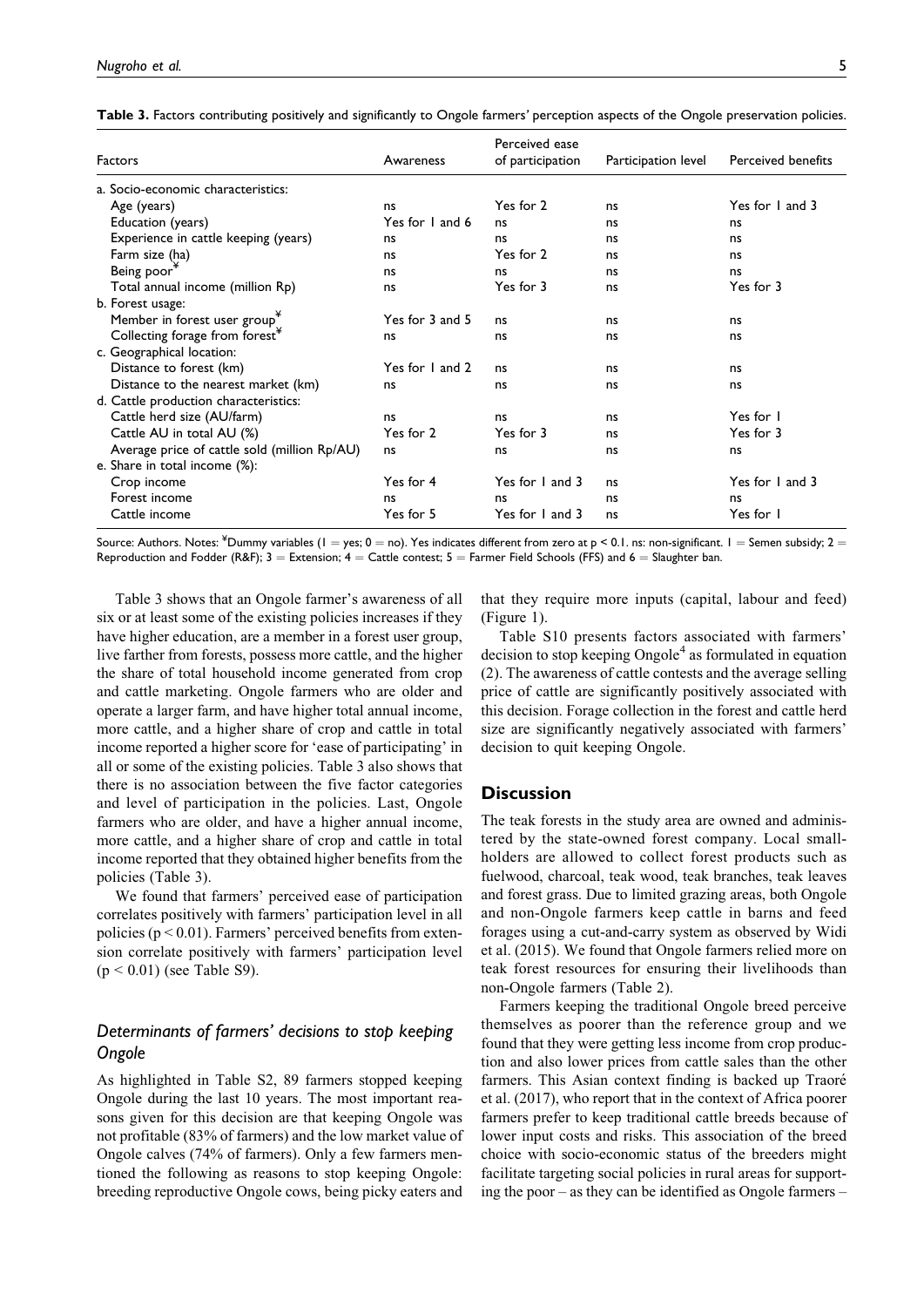

Figure 1. Farmers' reasons to stop keeping Ongole. Notes: 'Agree' combines farmers' answers in classes 'agree' and 'strongly agree'; 'Disagree' combines farmers' answers in classes 'disagree' and 'strongly disagree'.

and also implies that any policies tailored to support farmers who have chosen the traditional breed will also yield socio-economic side effects.

Farmers with more education were more aware of the policies (Table 3). Hence, education and training seem to create an enabling environment for policy awareness and thus would represent a first step towards successful uptake of the existing policies. Our results also concur with those of Meijer et al. (2015), in particular the finding that farmers living farther away from the forest were more aware of the policies, possibly because they have more immediate access to sources of policy information, e.g. the village office or extension officers. This indicates a vicious cycle between remoteness and information asymmetries among farmers: those living in more remote locations face more difficulties of accessing information about governmental policies they might potentially profit from and therefore stay poor. This implies that general efforts for improving education and infrastructure in disadvantaged regions will yield positive externalities in this respect.

The semen subsidy, which provides a direct economic benefit to breeders by eliminating their insemination costs (MoA, 2016), was rated highest of the existing policies by all types of farmers for all four perception aspects. $5$  Ongole farmers were found to make significantly more use of this subsidy than non-Ongole farmers (Table S4), perhaps because they profited more from it.

Although farmers gave the reproduction and fodder and the extension policies similar ratings for awareness, perceived ease of participation and perceived benefits as they did for these aspects of the semen subsidy, participation levels were reported to be much lower. This may be because these do not provide direct economic benefits to farmers. For example, providing seed for forage crops to farmers requires availability of land to be successful, but farmers cultivate only very small areas of about 0.2 ha, and these are used mainly for growing staple crops for human nutrition. Extension requires farmers to allocate their time and labour to participate in it as observed by Suvedi et al. (2017). Time is an important constraint for the smallholder farmers we interviewed as also observed by Oosting et al. (2014) since they depend on farm activities, forest activities and non-farm jobs for ensuring their livelihoods.

The other Ongole preservation policies, i.e. cattle contests, farmer field schools and the slaughter ban, are less successful in reaching their goals, as shown by the low scores regarding the four perception aspects (Table S4). Smallholder farmers have not enough capital and labour available to participate in cattle contests. The slaughter ban is less relevant to farmers who focus on maintaining the breed as they rarely slaughter reproductive cows, and farmers do not have to actively sign up to participate in it. Traders, butchers and slaughterhouse operators are directly affected by the slaughter ban since it prohibits them from slaughtering reproductive cows.

Most of the existing preservation policies appeared to be based on only very limited awareness among the intended beneficiaries and participation in them was perceived as being rather difficult. Policies that are not widely known unlikely to be successful in terms of reaching the goals they were created for. Hence, if the GoI is interested in raising the effectiveness of its support schemes for farmers, more effective dissemination of the existing options will be needed. Farmer groups appear to be a helpful tool for policy dissemination, as we found that farmers who are members of forest user groups are more aware of policies. This is supported by the findings of Gayatri and Vaarst (2015) who observed that information about Indonesia's beef selfsufficiency programme was disseminated easily through farmer groups.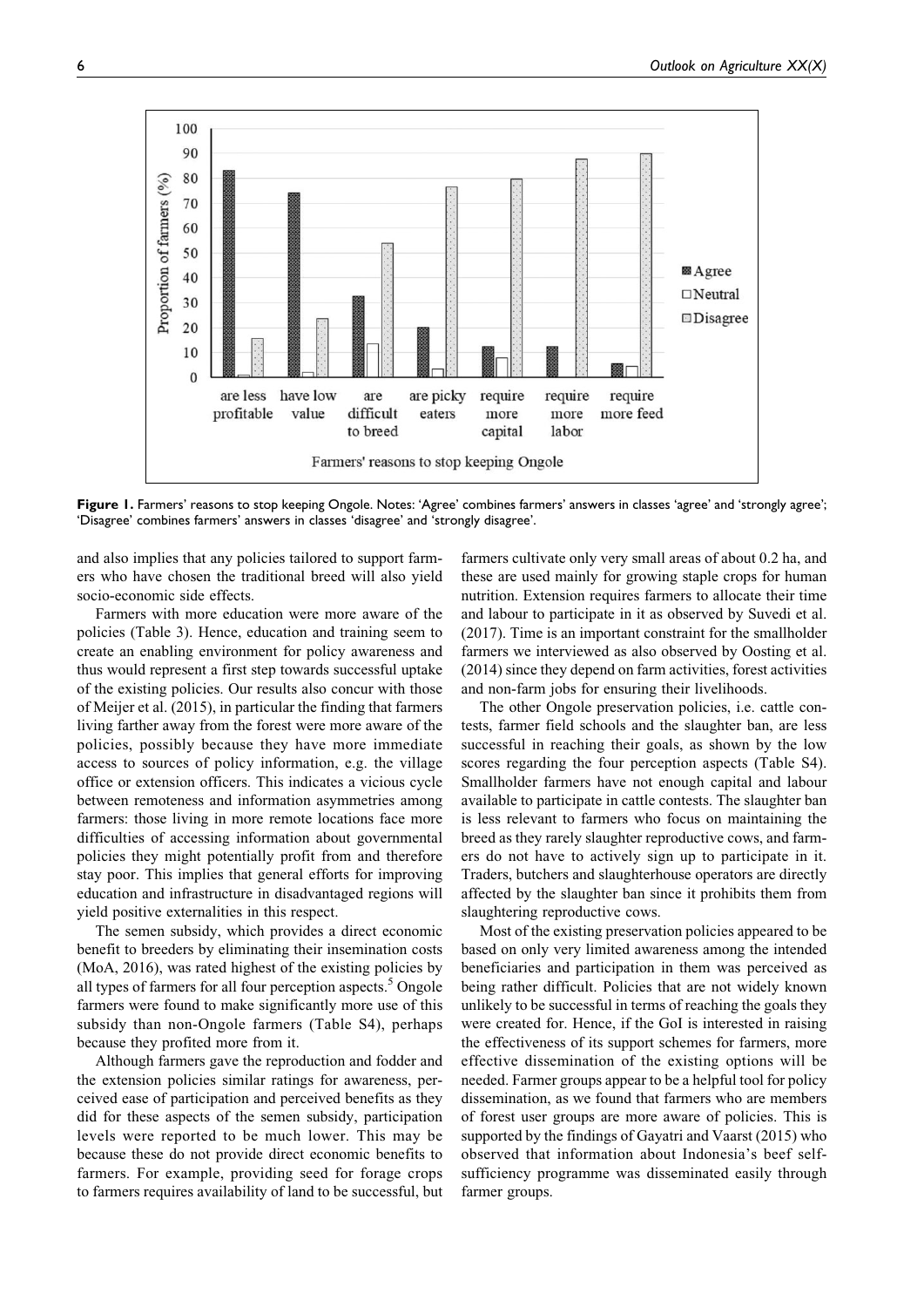A major problem is the poor targeting of the existing policies, as most of them are not tailored to support farmers who keep the traditional breed but rather to incentivize cattle keeping in general. This means the policies provide few incentives for farmers to switch to keeping the traditional breed. In fact, only farmer field schools specifically stimulate Ongole breeding. Hence, it would be advisable for policymakers to simplify and redesign the existing policy portfolio by making support for a number of explicitly named traditional breeds relatively more attractive in comparison to the support for other breeds as a better way of stimulating the maintenance of genetic diversity. In addition to giving semen subsidy to Ongole breeders, the AI centre together with the DGLSH could take steps to better limit the distribution of semen of non-traditional breeds in the areas targeted specifically for Ongole breeding.

Cattle contests could raise appreciation of the traditional Ongole breeding stock, putting it on a par with non-Ongole breeding stocks, as relying on giving subsidies and financial incentives is unlikely to improve farmers' perception of traditional breeds. The positive association of farmers' decision to stop keeping Ongole with selling price (Table S10) indicates that economic benefits appear to be a key determinant for farmers to switch to other breeds. However, Widi et al. (2015) and Priyanti et al. (2015) report that the genetic and the economic potential of Ongole can match that of Limousin-Ongole and Simmental-Ongole. Hence, breeding and selection within the Ongole population to increase the genetic potential for beef production could increase the economic attractiveness of the breed.

### **Conclusions**

We studied farmers' perceptions of six existing policy schemes relevant for the preservation of a traditional South-East Asian cattle breed, Ongole. We chose the Indonesian province of East Java for our case study, which is considered one of the country's most prominent cattle production areas. We evaluated four perception aspects: farmers' awareness, perceived ease of participation, participation level and perceived benefits obtained from the respective policies.

We found that most of the existing policies intended to stimulate domestic beef production in Indonesia do not provide farmers with incentives to continue or to start Ongole breeding. This implies that (re-)targeting existing support schemes – as suggested by the OECD  $(2007)$  – to specific breeds (e.g. by introducing support that is tailored to incentivizing Ongole breeding) would be desirable as scarce public funds would be put to use in the best interest of the Indonesian public and towards the strategic policy goal of food self-sufficiency (Hamilton-Hart, 2019).

Another option for the design of successful Ongole preservation policies could be to create one coordinated policy combining the various support schemes currently implemented. The government could also facilitate the establishment of farmers groups and reinforce and extend dissemination channels to more effectively disseminate knowledge about policies to farmers.

Third, the government should increase the ease of participation and benefits from existing policies by designing conditions and rules for the policy that are easily understood by farmers. Finally, the government should initiate a program to improve the genetic potential of Ongole for beef production through breeding and selection within the existing population. As the establishment of specialized regions of agricultural production has been found to reduce poverty (Wardhana et al., 2017), such a regionalized policy approach might bring about a number of positive livelihood side-effects for the disadvantaged Ongole breeders as well as for the general economic development of the target regions.

Our results have several implications for policymaking in the context of South-East Asia. They suggest that policy awareness increases with education, the less remote the farm, and with increasing specialization in cattle farming. Hence, in order to promote the awareness of existing support policies among farmers, general efforts to improve their education and to facilitate their specialization would probably have a positive effect. Special attention should be given to farmers living in remote regions. We also find that the target group are barely aware of existing policies intended to stimulate domestic beef. Thus, the effectiveness of policy measures can be improved by taking public perceptions into account, as also suggested by Dowler et al. (2006).

#### **Acknowledgements**

The first author gratefully acknowledges financial support from an Indonesia Endowment Fund for Education (Lembaga Pengelola Dana Pendidikan/LPDP) scholarship. The authors are furthermore grateful to the government of Bojonegoro and its livestock service agency for granting the research permit and supporting the survey. We also grateful to two anonymous reviewers for providing constructive criticism on earlier version of this manuscript.

#### **Declaration of conflicting interests**

The author(s) declared no potential conflicts of interest with respect to the research, authorship, and/or publication of this article.

#### **Funding**

The author(s) disclosed receipt of the following financial support for the research, authorship, and/or publication of this article: This research was supported from an Indonesia Endowment Fund for Education (Lembaga Pengelola Dana Pendidikan/LPDP) scholarship.

#### **ORCID iD**

Eko Nugroho  $\bullet$  <https://orcid.org/0000-0001-6180-764X> Rico Ihle <https://orcid.org/0000-0002-7970-7054>

#### **Supplemental material**

Supplemental material for this article is available online.

#### **Notes**

1. Available from the authors upon request.